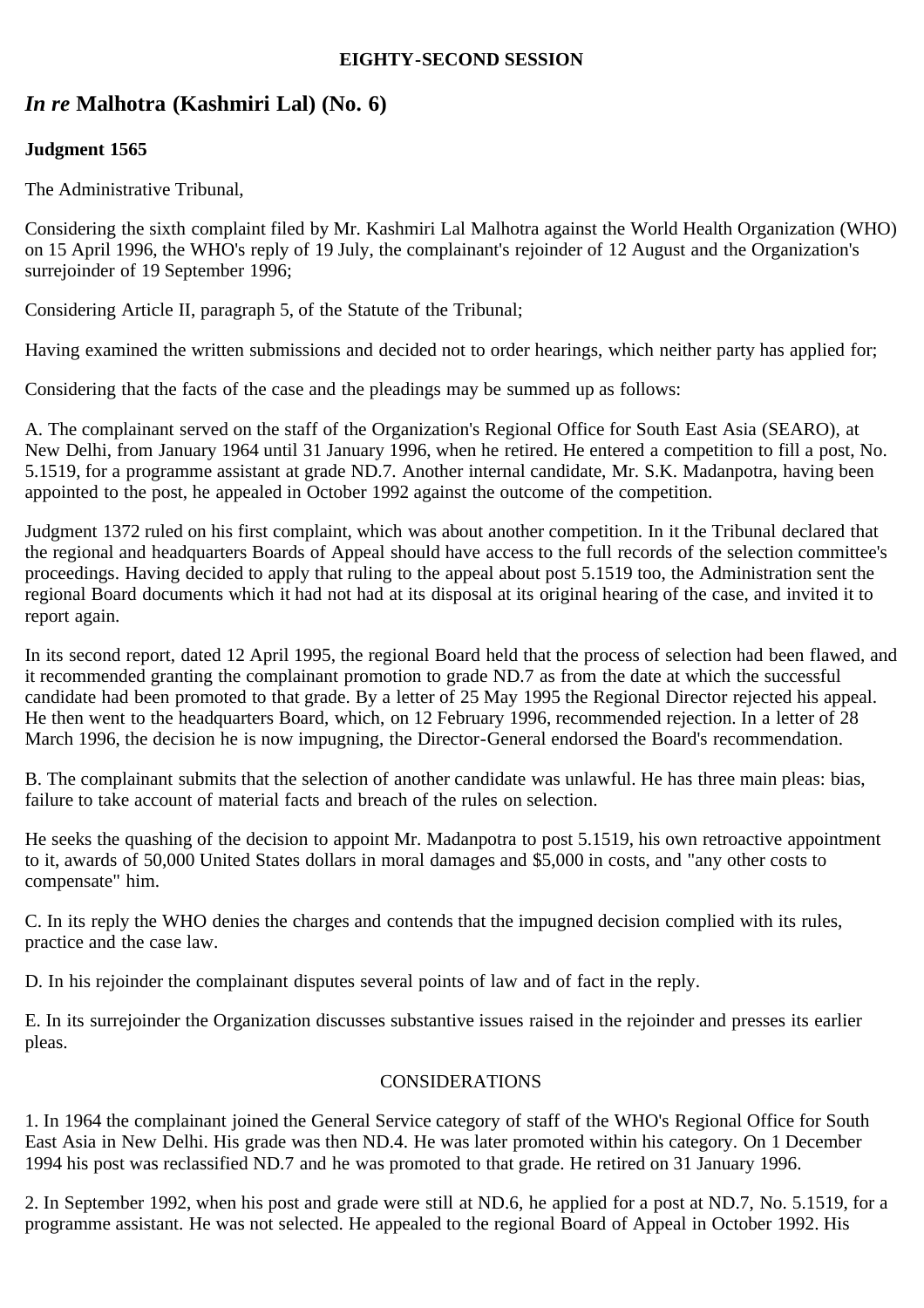appeal was dismissed by the Regional Director and he went to the headquarters Board of Appeal. Before that Board heard his appeal the Tribunal delivered Judgment 1372, which is summed up in A above. Consequently the case was again submitted to the regional Board for reconsideration so that it might have before it the record of the ad hoc selection committee's proceedings.

3. In its report dated 12 April 1995 the regional Board found no evidence to support the complainant's allegations that the Administration had shown him personal prejudice for his having served for several years as a staff representative on the Regional Classification Committee, on the committee of the Staff Association and on the regional Board of Appeal. In regard to his objections to the composition of the selection committee, the Board considered that the absence of a representative of the Staff Association had been an irregularity, but it stopped short of saying that on that account no selection at all could be made. It observed that the "interviewing officer" had put a staff member at grade ND.6 on the short list though doubting his eligibility. The Board could find no reason why the committee had preferred that staff member to the complainant, who had over seven years' more experience and was just as well qualified, or why it had not put the complainant on the list, even though he too was considered to be of "doubtful" eligibility. It pointed out that there were five candidates with greater seniority and experience than the successful one. It concluded that the complainant, having a greater number of years of service and "being an active staff member with good knowledge of rules, etc. ought to have been the next appropriate choice"; that "an error of fact and arbitrariness [had] crept into the selection"; and that there had been incomplete consideration of the facts within the meaning of Rule 1230.1.2 and failure to apply correctly the provisions of the Staff Regulations and Staff Rules within the meaning of Rule 1230.1.3. So it recommended promoting the complainant to grade ND.7 as from the date at which the successful candidate had himself had such promotion.

4. In a letter of 25 May 1995 to the complainant the Regional Director rejected the recommendation and, as required, gave reasons for doing so. He said that the Board had "focused on the seniority of the applicants" and on the complainant's exclusion from the short list and had seen such exclusion as an error. On that score he observed that it was entirely within the interviewing officer's discretion, provided he acted from no improper motive, to decide who was to be put on the list. The Regional Director found no evidence of failure to consider any essential fact of relevance to the complainant's candidature or to observe and apply "the correct interview and short listing procedures".

5. The complainant appealed on 29 June 1995 to the headquarters Board. In its report of 12 February 1996 that Board agreed that there was no evidence of personal prejudice against the complainant. But neither did it find evidence of failure to respect proper procedures. It expressed the view that, "while seniority was an important factor in selection for a post, it could not be considered as the sole criterion", and that the selection committee had not been unlawfully constituted. It recommended rejecting the appeal. By a letter dated 28 March 1996 the Director-General informed the complainant that he did so, and that is the decision he is impugning.

6. The complainant contends that as the candidate with the longest service he should have been included on the short list; that the selection committee was not properly constituted; and that he should have been given "a chance for computer testing".

7. The Recruitment and Selection Procedures, which replaced the factor rating system as from January 1991, require that the short list comprise not fewer than three and not more than five candidates, including "at least one qualified staff member with the longest service in the grade of the post or one grade below". The complainant contends that his entire period of service, in which he was sometimes at higher grades than were other candidates, should be taken into account. But according to the rules the only relevant periods of service are either at the grade of the vacant post, here ND.7, or at one grade below, here ND.6. He was in the same position as two other candidates, one of whom was assessed as "unsuitable" and the other, who was short listed, was assessed, like the complainant, as being of "doubtful" eligibility but had a marginally higher score in the rating exercise. Thus the omission of the complainant from the short list was justified.

8. The complainant argues that since it was unlawful to have no staff representative on the selection committee its recommendation too was unlawful. The committee "normally" consists of five members, including the president of the Staff Association or his nominee. It is true that, though invited by letter to attend the meeting of the selection committee, the president failed, in pursuance of the Staff Association's policy, both to attend and to send a nominee in his stead. But since the provisions on the membership of the committee are not binding, and if no staff representative chooses to attend, that cannot have the effect of invalidating its recommendations.